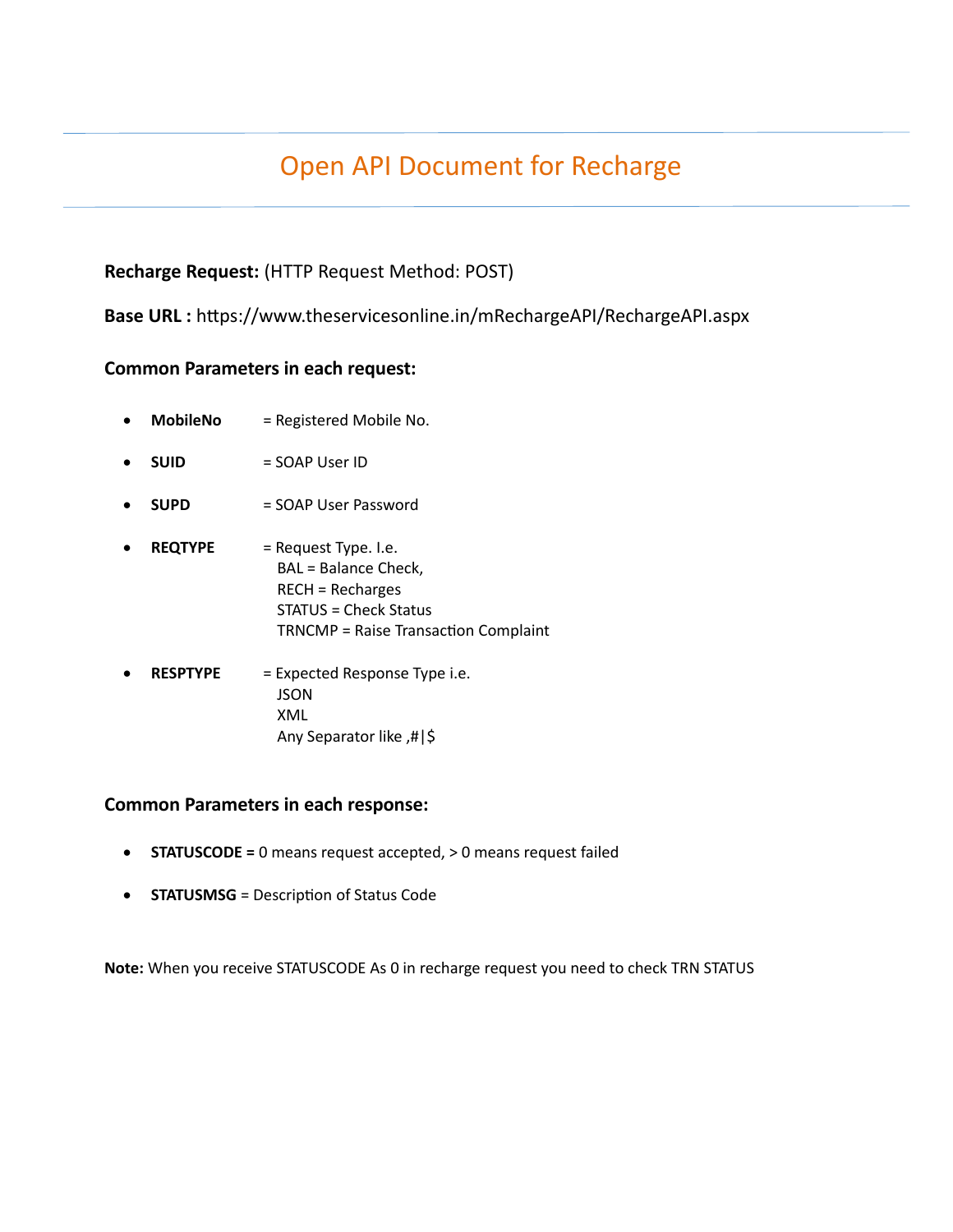| <b>Request</b><br><b>Type</b>           | <b>Check Balance</b>                                                                                                                                                                                                                                                   |                 |                                                              |                                  |                                    |  |
|-----------------------------------------|------------------------------------------------------------------------------------------------------------------------------------------------------------------------------------------------------------------------------------------------------------------------|-----------------|--------------------------------------------------------------|----------------------------------|------------------------------------|--|
|                                         | Parameter                                                                                                                                                                                                                                                              | <b>Datatype</b> | <b>Description</b>                                           | <b>Possible Values</b>           | Mandatory<br>(M) / Optional<br>(O) |  |
| <b>Request</b>                          | MobileNo                                                                                                                                                                                                                                                               | <b>Numeric</b>  | Registered Mobile No                                         | 10 Digit Mobile No               | M                                  |  |
| Parameter                               | <b>SUID</b>                                                                                                                                                                                                                                                            | Text            | SOAP User ID                                                 | Provided upon<br>Registration    | M                                  |  |
|                                         | <b>SUPD</b>                                                                                                                                                                                                                                                            | Text            | <b>SOAP User Password</b>                                    | Provided upon<br>Registration    | M                                  |  |
|                                         | <b>REQTYPE</b>                                                                                                                                                                                                                                                         | Text            | Request Type                                                 | <b>BAL</b>                       | M                                  |  |
|                                         | <b>RESPTYPE</b>                                                                                                                                                                                                                                                        | Text            | Response Type                                                | XML, JSON, Any<br>Separator char | M                                  |  |
| <b>Request</b><br>Format                | https://www.theservicesonline.in/mRechargeAPI/RechargeAPI.aspx?<br>MobileNo=[MobileNo]&SUID=[SUID]&SUPD=[SUPD]&REQTYPE=BAL&RESPTYPE=<br><b>JSON</b>                                                                                                                    |                 |                                                              |                                  |                                    |  |
|                                         |                                                                                                                                                                                                                                                                        |                 |                                                              |                                  |                                    |  |
|                                         | Parameter                                                                                                                                                                                                                                                              | <b>Datatype</b> | <b>Description</b>                                           |                                  | <b>Possible Values</b>             |  |
| Response<br>Parameter                   | <b>STATUSCODE</b>                                                                                                                                                                                                                                                      | Numeric         | Request Status Code. Please check appendix for<br>more info. |                                  | $\pmb{0}$                          |  |
|                                         | <b>STATUSMSG</b>                                                                                                                                                                                                                                                       | Text            | <b>Request Status Message</b>                                |                                  | <b>Success</b>                     |  |
|                                         | <b>BALANCE</b>                                                                                                                                                                                                                                                         | Text            | <b>Current Balance</b>                                       | 2877.68                          |                                    |  |
|                                         |                                                                                                                                                                                                                                                                        |                 |                                                              |                                  |                                    |  |
| <b>XML</b><br>Response<br>Format        | xml version="1.0"?<br><balancequery xmlns:xsd="http://www.w3.org/2001/XMLSchema" xmlns:xsi="http://www.w3.org/2001/XMLSchema-&lt;br&gt;instance"><br/><statuscode>0</statuscode><br/><statusmsg>Success</statusmsg><br/><balance>2877.68</balance><br/></balancequery> |                 |                                                              |                                  |                                    |  |
| <b>JSON</b><br>Response<br>Format       | {"STATUSCODE":"0", "STATUSMSG": "Success", "BALANCE": 2877.68}                                                                                                                                                                                                         |                 |                                                              |                                  |                                    |  |
| Other<br>Separator<br>Format<br>(Comma) | 0, Success, 2877.68                                                                                                                                                                                                                                                    |                 |                                                              |                                  |                                    |  |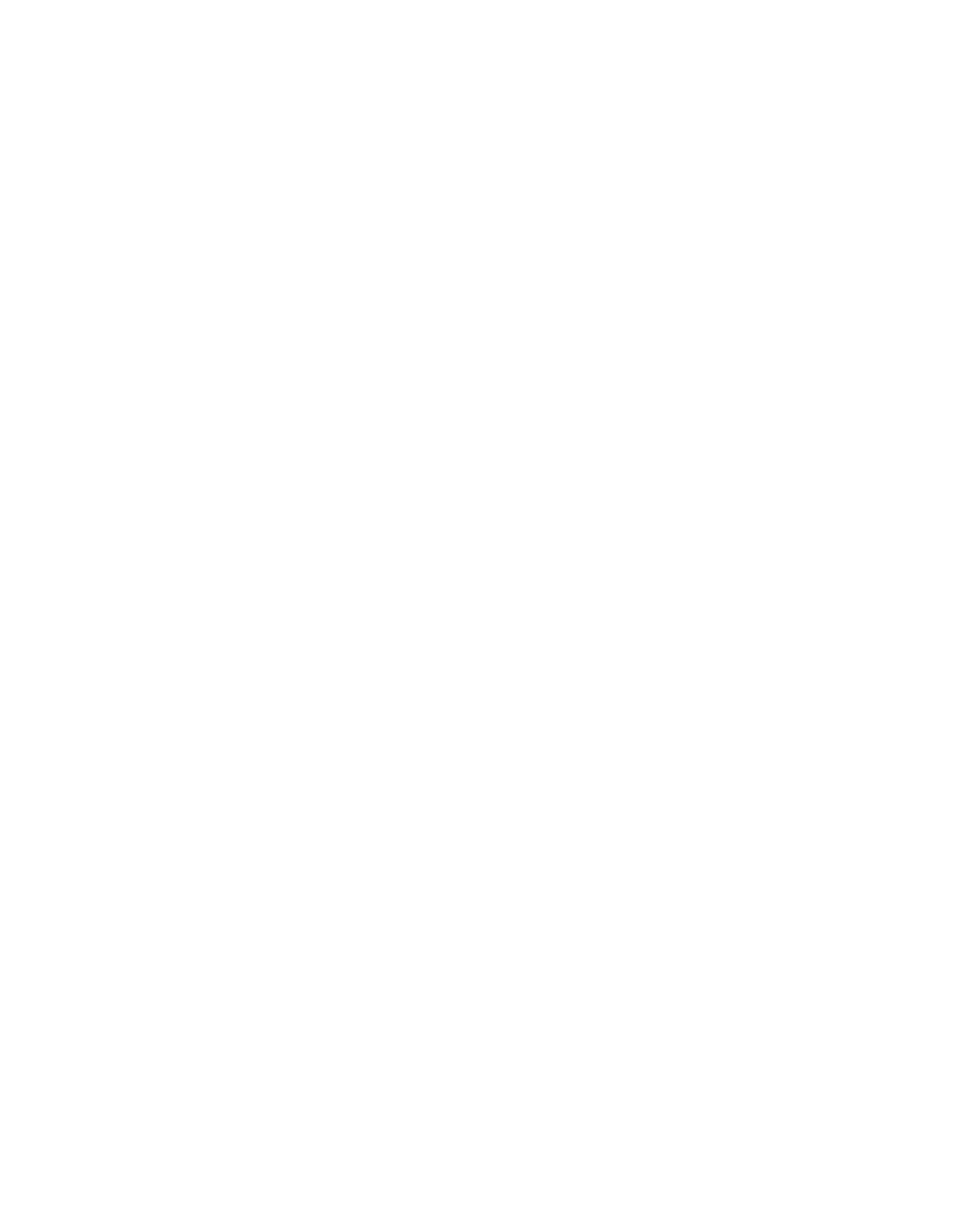| <b>Request</b><br><b>Type</b>      | <b>Recharge</b>    |                 |                                       |                                            |                                             |
|------------------------------------|--------------------|-----------------|---------------------------------------|--------------------------------------------|---------------------------------------------|
|                                    | Parameter          | <b>Datatype</b> | <b>Description</b>                    | <b>Possible Values</b>                     | <b>Mandatory</b><br>(M)<br>/Optional<br>(O) |
| <b>Request</b><br><b>Parameter</b> | MobileNo           | Numeric         | <b>Registered Mobile</b><br><b>No</b> | 10 Digit Mobile No                         | М                                           |
|                                    | SUID               | Text            | SOAP User ID                          | Provided upon Registration                 | M                                           |
|                                    | <b>SUPD</b>        | Text            | <b>SOAP User</b><br>Password          | Provided upon Registration                 | м                                           |
|                                    | <b>REQTYPE</b>     | Text            | <b>Request Type</b>                   | <b>RECH</b>                                | M                                           |
|                                    | <b>REFNO</b>       | Text            | API Reference No                      | API User Unique Ref No                     | м                                           |
|                                    | <b>OPRCODE</b>     | Text            | Service Code                          | Please check Appendix                      | М                                           |
|                                    | <b>CUSTNO</b>      | Text            | <b>Customer No</b>                    | <b>Customer No</b>                         | М                                           |
|                                    | <b>REFMOBILENO</b> | Text            | Reference Mobile<br>No                | Used for DTH                               | O                                           |
|                                    | <b>AMT</b>         | <b>Numeric</b>  | Amount                                | Any Valid Amount                           | M                                           |
|                                    | <b>STV</b>         | Numeric         | Topup OR Scheme<br>Recharge           | $0 = Topup$<br>1 = Scheme/Special Recharge | M                                           |
|                                    | <b>RESPTYPE</b>    | Text            | Response Type                         | XML, JSON, Any Separator<br>char           | M                                           |

**Request Format** https://www.theservicesonline.in/mRechargeAPI/RechargeAPI.aspx? MobileNo=[MobileNo]&SUID=[SUID]&SUPD=[SUPD]&REQTYPE=RECH&REFNO=[R EFNO]&OPRCODE=[OperatorCode]&CUSTNO=[ConsumerNo]&REFMOBILENO=[Cus tomerMobileNo]&AMT=[AMOUNT]&STV=[IsSTV]&RESPTYPE=JSON

|                       | Parameter         | <b>Datatype</b> | <b>Description</b>                                                                                                           | <b>Possible</b><br><b>Values</b> |
|-----------------------|-------------------|-----------------|------------------------------------------------------------------------------------------------------------------------------|----------------------------------|
|                       | <b>STATUSCODE</b> | <b>Numeric</b>  | Request Status Code. Please check appendix for<br>more info.                                                                 | 0                                |
|                       | <b>STATUSMSG</b>  | Text            | <b>Request Status Message</b>                                                                                                | <b>Success</b>                   |
| Response<br>Parameter | <b>REFNO</b>      | Text            | Your Transaction Reference No                                                                                                | ABC1234                          |
|                       | <b>TRNID</b>      | <b>Numeric</b>  | API Reference No                                                                                                             | 12345                            |
|                       | <b>TRNSTATUS</b>  | <b>Numeric</b>  | <b>Transaction Status</b><br>$0 =$ Pending/Request Accepted,<br>$1 = Success,$<br>2 = Operator Failed,<br>3 = System Failed, | 0                                |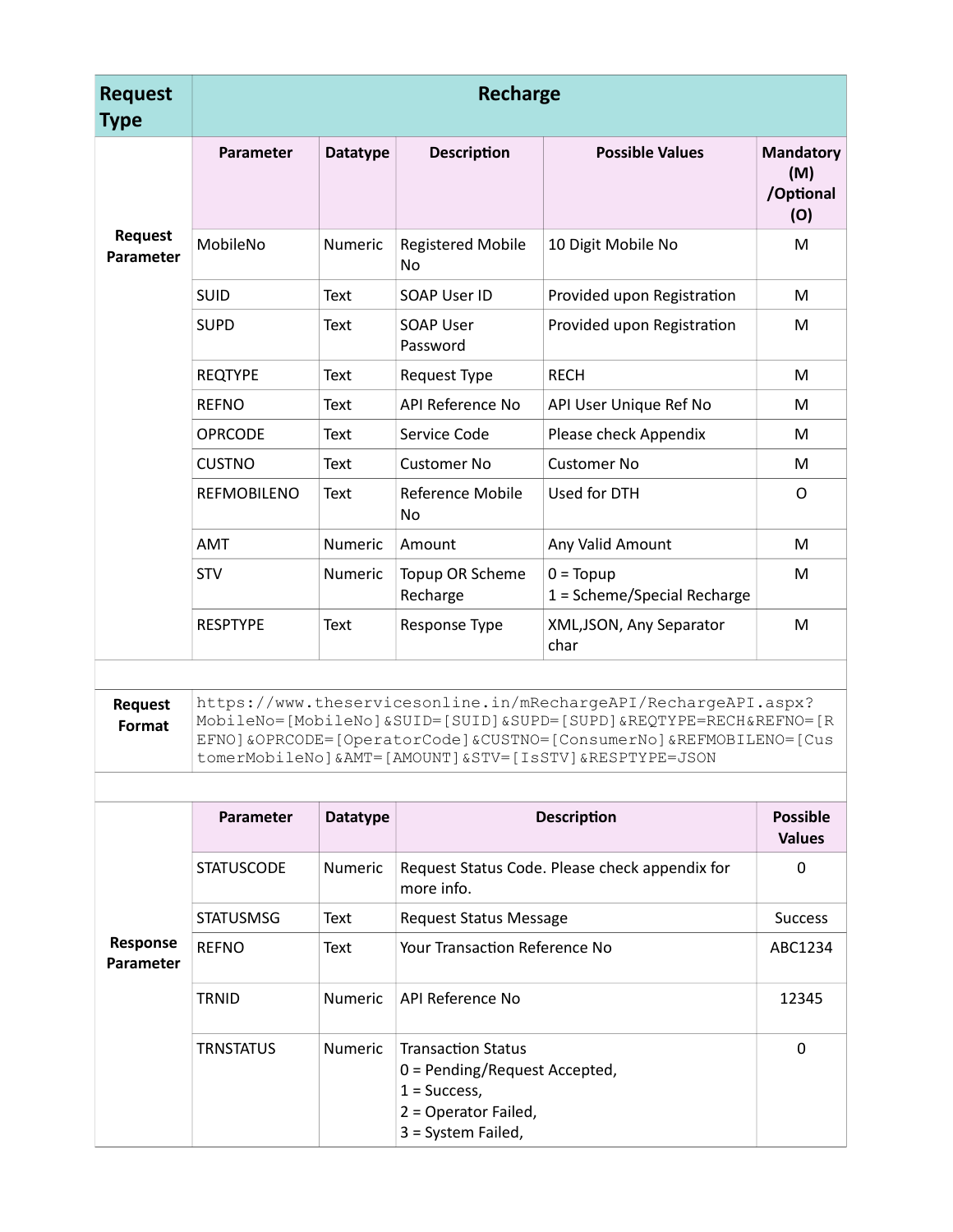|                                         | TRNSTATUSDESC   Text                                                                                                                                                                                                                                                                                                                                                                                                         |      | $4 = On$ Hold,<br>5 = Refunded,<br>$6 = \ln$ Process<br><b>Transaction Status Description</b> | Request<br>Accepted |  |
|-----------------------------------------|------------------------------------------------------------------------------------------------------------------------------------------------------------------------------------------------------------------------------------------------------------------------------------------------------------------------------------------------------------------------------------------------------------------------------|------|-----------------------------------------------------------------------------------------------|---------------------|--|
|                                         | <b>OPRID</b>                                                                                                                                                                                                                                                                                                                                                                                                                 | Text | <b>Operator Transaction ID</b>                                                                | ID12345             |  |
| <b>XML</b><br>Response<br>Format        | $\langle ? \text{xml}$ version="1.0"?><br><transactionrequest xmlns:xsd="http://www.w3.org/2001/XMLSchema" xmlns:xsi="http://www.w3.org/2001/XMLSchema-&lt;br&gt;instance"><br/><statuscode>0</statuscode><br/><statusmsg>Success</statusmsg><br/><refno>123</refno><br/><trnid>11111</trnid><br/><trnstatus>0</trnstatus><br/><trnstatusdesc>Request Accepted</trnstatusdesc><br/><oprid></oprid><br/></transactionrequest> |      |                                                                                               |                     |  |
| <b>JSON</b><br>Response<br>Format       | {"STATUSCODE":"0", "STATUSMSG": "Success", "REFNO": "123", "TRNID":111<br>11, "TRNSTATUS": 0, "TRNSTATUSDESC": "Request Accepted", "OPRID": ""}                                                                                                                                                                                                                                                                              |      |                                                                                               |                     |  |
| Other<br>Separator<br>Format<br>(Comma) |                                                                                                                                                                                                                                                                                                                                                                                                                              |      | 0, Success, 123, 11111, 0, Request Accepted,                                                  |                     |  |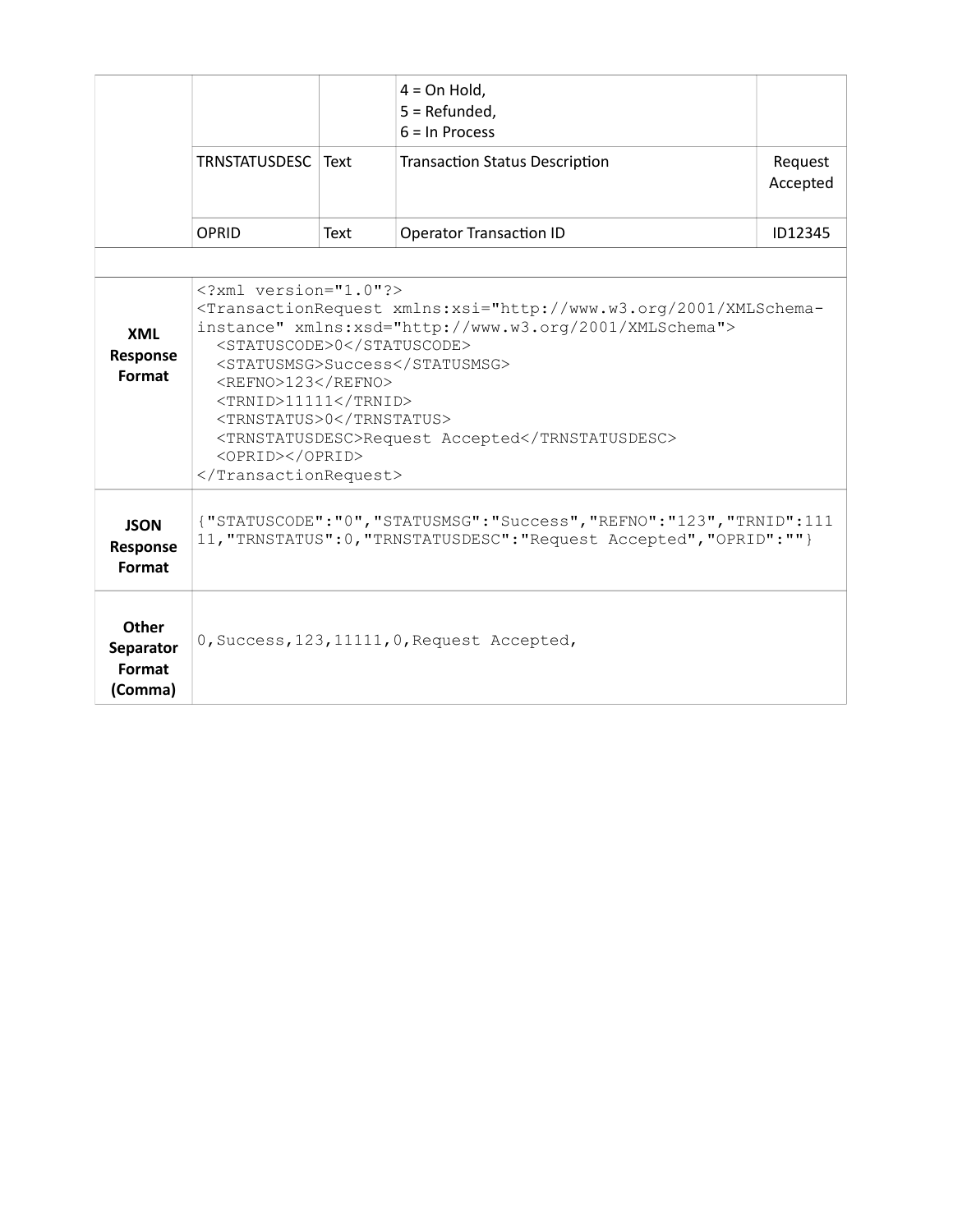| <b>Request</b><br><b>Type</b> | <b>Check Transaction Status</b> |                 |                                                                                                                                                                                   |                                                                                                                                      |                                             |
|-------------------------------|---------------------------------|-----------------|-----------------------------------------------------------------------------------------------------------------------------------------------------------------------------------|--------------------------------------------------------------------------------------------------------------------------------------|---------------------------------------------|
|                               | Parameter                       | <b>Datatype</b> | <b>Description</b>                                                                                                                                                                | <b>Possible Values</b>                                                                                                               | <b>Mandatory</b><br>(M)<br>/Optional<br>(O) |
| <b>Request</b><br>Parameter   | MobileNo                        | Numeric         | <b>Registered Mobile</b><br>No                                                                                                                                                    | 10 Digit Mobile No                                                                                                                   | M                                           |
|                               | SUID                            | Text            | SOAP User ID                                                                                                                                                                      | Provided upon Registration                                                                                                           | M                                           |
|                               | <b>SUPD</b>                     | Text            | <b>SOAP User</b><br>Password                                                                                                                                                      | Provided upon Registration                                                                                                           | M                                           |
|                               | <b>REQTYPE</b>                  | <b>Text</b>     | Request Type                                                                                                                                                                      | <b>STATUS</b>                                                                                                                        | M                                           |
|                               | <b>REFNO</b>                    | Text            | API User Ref no                                                                                                                                                                   | YM1234                                                                                                                               | M                                           |
|                               | <b>RESPTYPE</b>                 | <b>Text</b>     | Response Type                                                                                                                                                                     | XML, JSON, Any Separator<br>char                                                                                                     | M                                           |
| Request<br>Format             | [APIRefNo] &RESPTYPE=JSON       |                 |                                                                                                                                                                                   | https://www.theservicesonline.in/mRechargeAPI/RechargeAPI.aspx?<br>MobileNo=[MobileNo]&SUID=[SUID]&SUPD=[SUPD]&REQTYPE=STATUS&REFNO= |                                             |
|                               | Parameter                       | <b>Datatype</b> |                                                                                                                                                                                   | <b>Description</b>                                                                                                                   | <b>Possible</b><br><b>Values</b>            |
|                               | <b>STATUSCODE</b>               | Numeric         | more info.                                                                                                                                                                        | Request Status Code. Please check appendix for                                                                                       | 0                                           |
|                               | <b>STATUSMSG</b>                | <b>Text</b>     | <b>Request Status Message</b>                                                                                                                                                     |                                                                                                                                      | <b>Success</b>                              |
| Response<br>Parameter         | <b>REFNO</b>                    | <b>Text</b>     | <b>Your Transaction Reference No</b>                                                                                                                                              |                                                                                                                                      | ABC1234                                     |
|                               | <b>TRNID</b>                    | Numeric         | API Reference No                                                                                                                                                                  |                                                                                                                                      | 12345                                       |
|                               | <b>TRNSTATUS</b>                | Numeric         | <b>Transaction Status</b><br>0 = Pending/Request Accepted,<br>$1 = Success,$<br>2 = Operator Failed,<br>3 = System Failed,<br>$4 = On$ Hold,<br>5 = Refunded,<br>$6 = In Process$ |                                                                                                                                      | 0                                           |
|                               | <b>TRNSTATUSDESC</b>            | Text            | <b>Transaction Status Description</b>                                                                                                                                             |                                                                                                                                      | Request<br>Accepted                         |
|                               | OPRID                           | <b>Text</b>     | <b>Operator Transaction ID</b>                                                                                                                                                    |                                                                                                                                      | ID12345                                     |
|                               |                                 |                 |                                                                                                                                                                                   |                                                                                                                                      |                                             |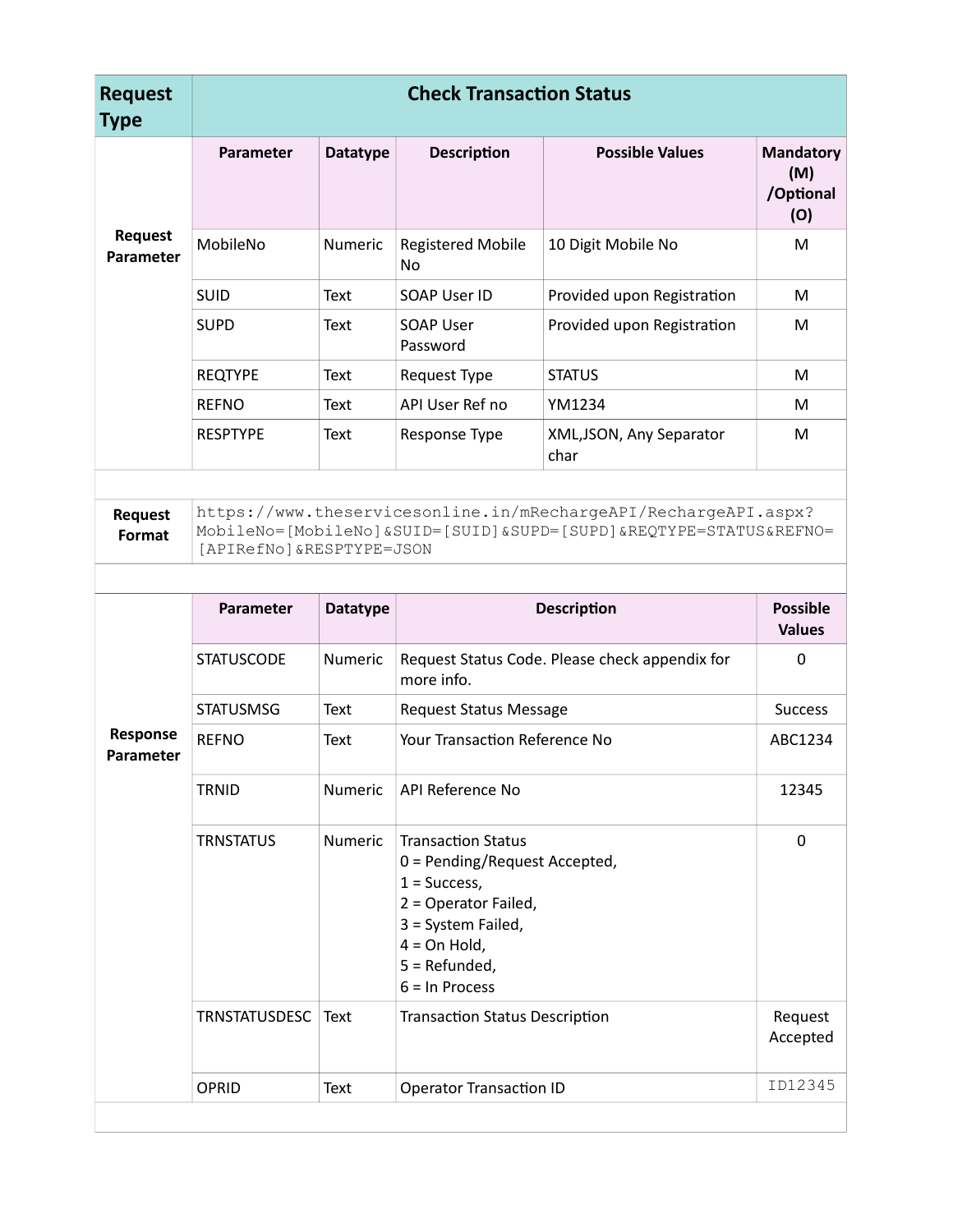| <b>XML</b><br>Response<br>Format               | $\text{0Success123<TRNID>111111SuccessAB123456$                                                                                          |
|------------------------------------------------|------------------------------------------------------------------------------------------------------------------------------------------|
| <b>JSON</b><br>Response<br>Format              | {"STATUSCODE":"0","STATUSMSG":"Success","REFNO":"123","TRNID":111<br>11, "TRNSTATUS":1, "TRNSTATUSDESC": "Success", "OPRID": "AB123456"} |
| <b>Other</b><br>Separator<br>Format<br>(Comma) | 0, Success, 123, 11111, 1, Success, AB12345                                                                                              |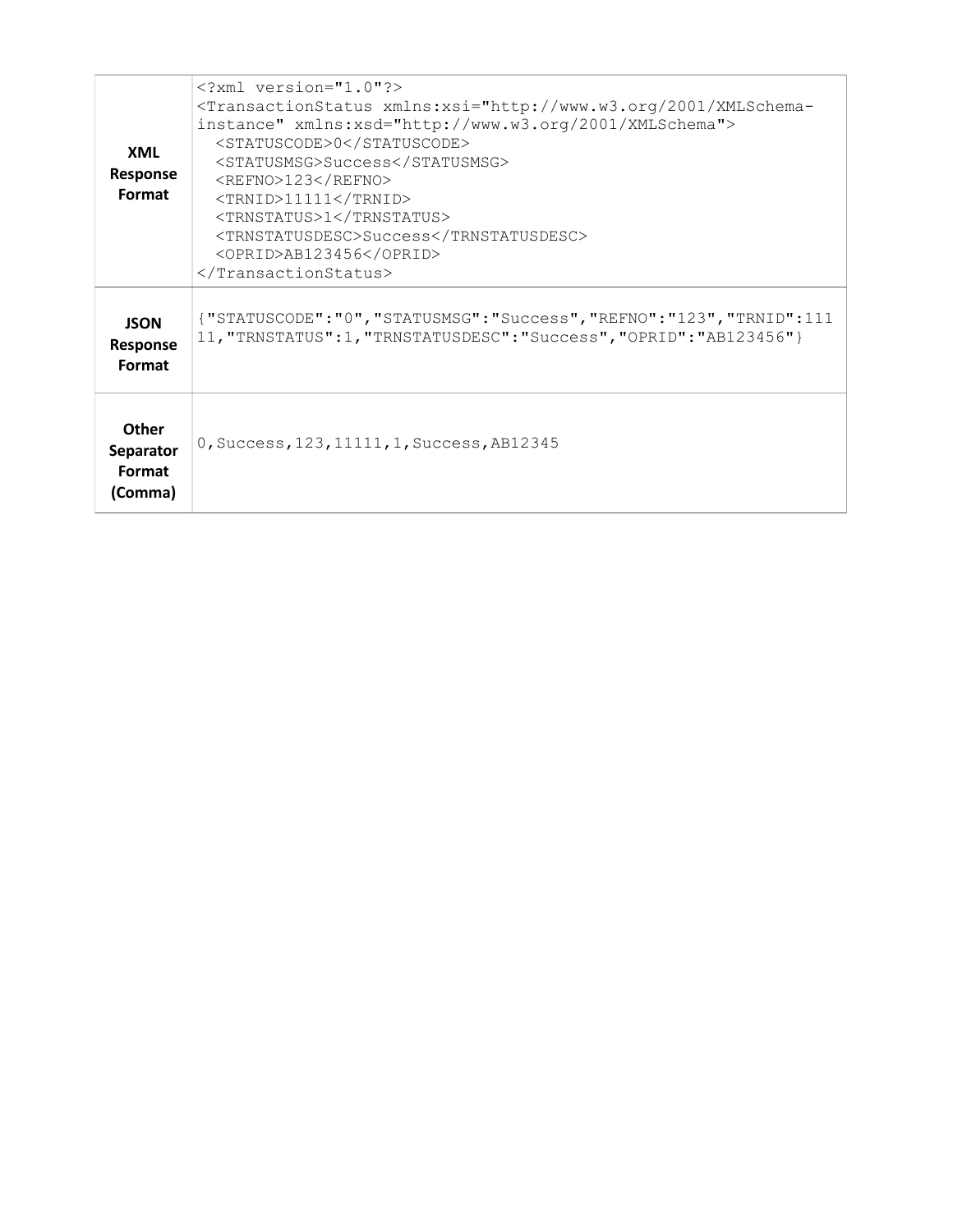| <b>Request</b><br><b>Type</b>    | <b>Transaction Complaint</b>                                                                                                                                                                                                                                                                 |                                                                                                                                                                                                                 |                                 |                                                    |                                             |  |  |
|----------------------------------|----------------------------------------------------------------------------------------------------------------------------------------------------------------------------------------------------------------------------------------------------------------------------------------------|-----------------------------------------------------------------------------------------------------------------------------------------------------------------------------------------------------------------|---------------------------------|----------------------------------------------------|---------------------------------------------|--|--|
|                                  | Parameter                                                                                                                                                                                                                                                                                    | <b>Datatype</b>                                                                                                                                                                                                 | <b>Description</b>              | <b>Possible Values</b>                             | <b>Mandatory</b><br>(M)<br>/Optional<br>(O) |  |  |
| <b>Request</b><br>Parameter      | MobileNo                                                                                                                                                                                                                                                                                     | Numeric                                                                                                                                                                                                         | <b>Registered Mobile</b><br>No  | 10 Digit Mobile No                                 | M                                           |  |  |
|                                  | <b>SUID</b>                                                                                                                                                                                                                                                                                  | Text                                                                                                                                                                                                            | <b>SOAP User ID</b>             | Provided upon Registration                         | M                                           |  |  |
|                                  | <b>SUPD</b>                                                                                                                                                                                                                                                                                  | Text                                                                                                                                                                                                            | <b>SOAP User</b><br>Password    | Provided upon Registration                         | M                                           |  |  |
|                                  | <b>REQTYPE</b>                                                                                                                                                                                                                                                                               | Text                                                                                                                                                                                                            | Request Type                    | <b>TRNCMP</b>                                      | M                                           |  |  |
|                                  | <b>REFNO</b>                                                                                                                                                                                                                                                                                 | Text                                                                                                                                                                                                            | API User Ref no                 | YM1234                                             | M                                           |  |  |
|                                  | <b>CMTYPE</b>                                                                                                                                                                                                                                                                                | Numeric                                                                                                                                                                                                         | Complaint Type                  | $1 = Mobile$<br>$2 = DTH$<br>$3 = Postpaid$        | M                                           |  |  |
|                                  | <b>CMDESC</b>                                                                                                                                                                                                                                                                                | Text                                                                                                                                                                                                            | Complaint<br>Description        | Any Text mentioning details<br>about the complaint | M                                           |  |  |
|                                  | <b>RESPTYPE</b>                                                                                                                                                                                                                                                                              | Text                                                                                                                                                                                                            | Response Type                   | XML, JSON, Any Separator<br>char                   | M                                           |  |  |
|                                  |                                                                                                                                                                                                                                                                                              |                                                                                                                                                                                                                 |                                 |                                                    |                                             |  |  |
| <b>Request</b><br>Format         | SON                                                                                                                                                                                                                                                                                          | https://www.theservicesonline.in/mRechargeAPI/RechargeAPI.aspx?<br>MobileNo=[MobileNo]&SUID=[SUID]&SUPD=[SUPD]&REQTYPE=TRNCMP&REFNO=<br>[APIRefNo] & CMTYPE=[ComplaintType] & CMDESC=[Description] & RESPTYPE=J |                                 |                                                    |                                             |  |  |
|                                  |                                                                                                                                                                                                                                                                                              |                                                                                                                                                                                                                 |                                 |                                                    |                                             |  |  |
|                                  | Parameter                                                                                                                                                                                                                                                                                    | <b>Datatype</b>                                                                                                                                                                                                 |                                 | <b>Description</b>                                 | <b>Possible</b><br><b>Values</b>            |  |  |
|                                  | <b>STATUSCODE</b>                                                                                                                                                                                                                                                                            | Numeric                                                                                                                                                                                                         | more info.                      | Request Status Code. Please check appendix for     | $\Omega$                                    |  |  |
| Response                         | <b>STATUSMSG</b>                                                                                                                                                                                                                                                                             | Text                                                                                                                                                                                                            | <b>Request Status Message</b>   |                                                    | <b>Success</b>                              |  |  |
| Parameter                        | <b>COMPLAINTID</b>                                                                                                                                                                                                                                                                           | <b>Numeric</b>                                                                                                                                                                                                  | Complaint ID if Status Code = 0 |                                                    | 11                                          |  |  |
|                                  |                                                                                                                                                                                                                                                                                              |                                                                                                                                                                                                                 |                                 |                                                    |                                             |  |  |
| <b>XML</b><br>Response<br>Format | xml version="1.0"?<br><transactioncomplaint<br>xmlns:xsi="http://www.w3.org/2001/XMLSchema-instance"<br/>xmlns:xsd="http://www.w3.org/2001/XMLSchema"&gt;<br/><statuscode>0</statuscode><br/><statusmsg>Success</statusmsg><br/><complaintid>11</complaintid><br/></transactioncomplaint<br> |                                                                                                                                                                                                                 |                                 |                                                    |                                             |  |  |
| <b>JSON</b><br><b>Response</b>   | {"STATUSCODE":"0", "STATUSMSG": "Success", "COMPLAINTID":11}                                                                                                                                                                                                                                 |                                                                                                                                                                                                                 |                                 |                                                    |                                             |  |  |

**Response Format**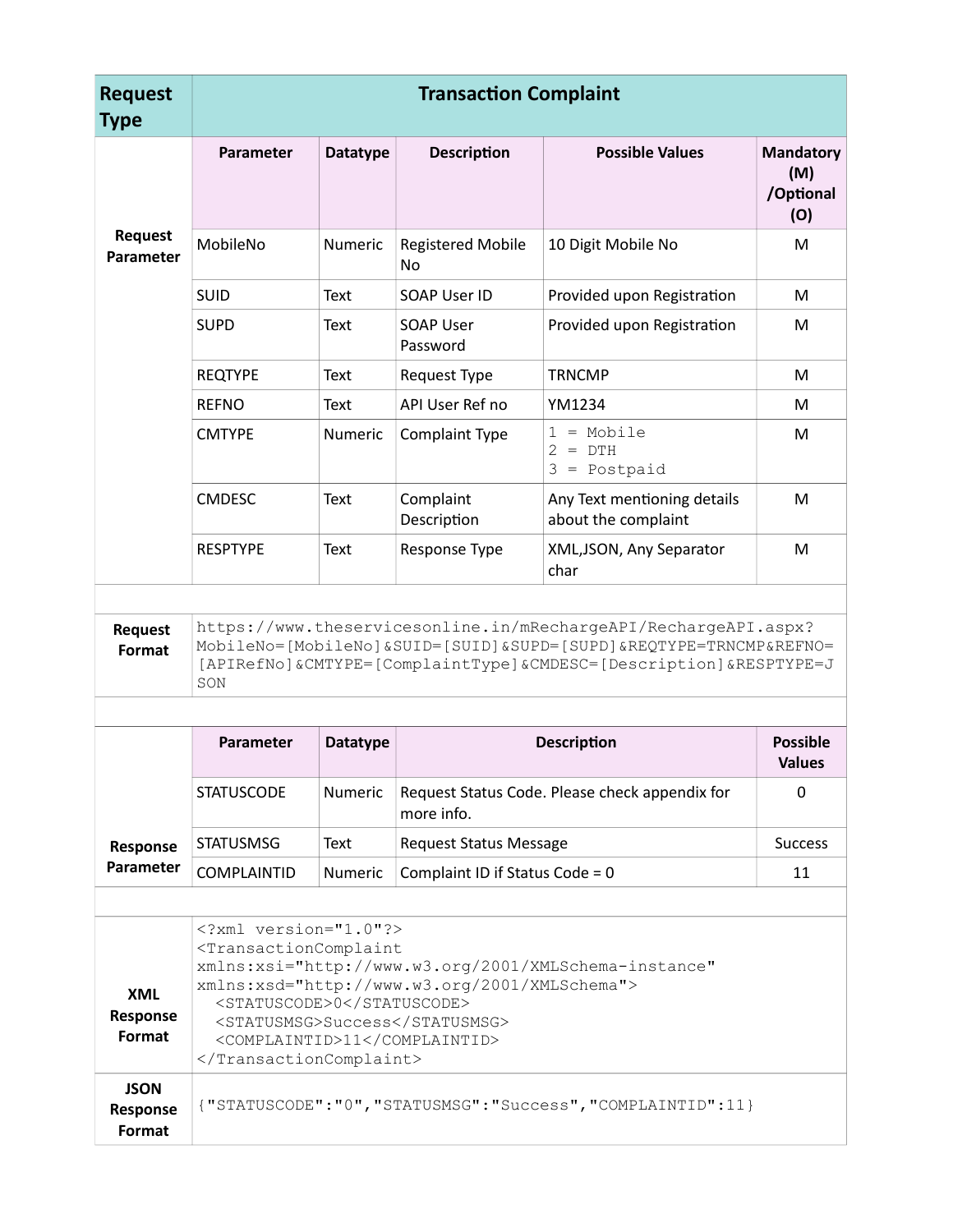| <b>Other</b><br>Separator<br>Format<br>(Comma) | 0, Success, 11                     |                 |                                   |                                                                                           |
|------------------------------------------------|------------------------------------|-----------------|-----------------------------------|-------------------------------------------------------------------------------------------|
| <b>Reply</b>                                   |                                    |                 | <b>Call Back Reply</b>            |                                                                                           |
| <b>Type</b>                                    |                                    |                 |                                   |                                                                                           |
|                                                | Parameter                          | <b>Datatype</b> | <b>Description</b>                | <b>Possible Values</b>                                                                    |
|                                                | ID                                 | Text            | <b>API Code</b>                   | ABC                                                                                       |
| <b>Parameters</b>                              | <b>TNO</b>                         | <b>Text</b>     | Your transaction<br>reference no. | AB123                                                                                     |
|                                                | <b>ST</b>                          | Numeric         | <b>Transaction Status</b>         | 1=Success<br>2=Provider Failed<br>3=System Failed<br>4=Hold<br>5=Refunded<br>6=In Process |
|                                                | <b>STMSG</b>                       | <b>Text</b>     | <b>Status Message</b>             | <b>Success</b><br>Failed                                                                  |
|                                                | <b>TID</b>                         | Numeric         | <b>API Transaction ID</b>         | 123                                                                                       |
|                                                | <b>OPRTID</b>                      | Text            | Operator<br><b>Transaction ID</b> | AR123456                                                                                  |
|                                                | PRB                                | Numeric         | Pre Balance                       | 1000                                                                                      |
|                                                | POB                                | Numeric         | Post Balance                      | 900                                                                                       |
|                                                | DP                                 | Numeric         | Discount in<br>Percentage (%)     | $\overline{2}$                                                                            |
|                                                | DR                                 | Text            | Discount in Rupees<br>(Rs)        | 6.8                                                                                       |
|                                                |                                    |                 |                                   |                                                                                           |
| <b>Request</b><br>Format                       | https://ClientUrl.com?<br>$DR = 0$ |                 |                                   | ID=ABC&TNO=11111&ST=1&STMSG=Success&TID=1001&OPRTID=123456789&PRB=0&POB=0&DP=0&           |
|                                                | https://ClientUrl.com?<br>$R = 0$  |                 |                                   | ID=ABC&TN0=11111&ST=2&STMSG=Failed&TID=1001&OPRTID=123456789&PRB=0&POB=0&DP=0&D           |